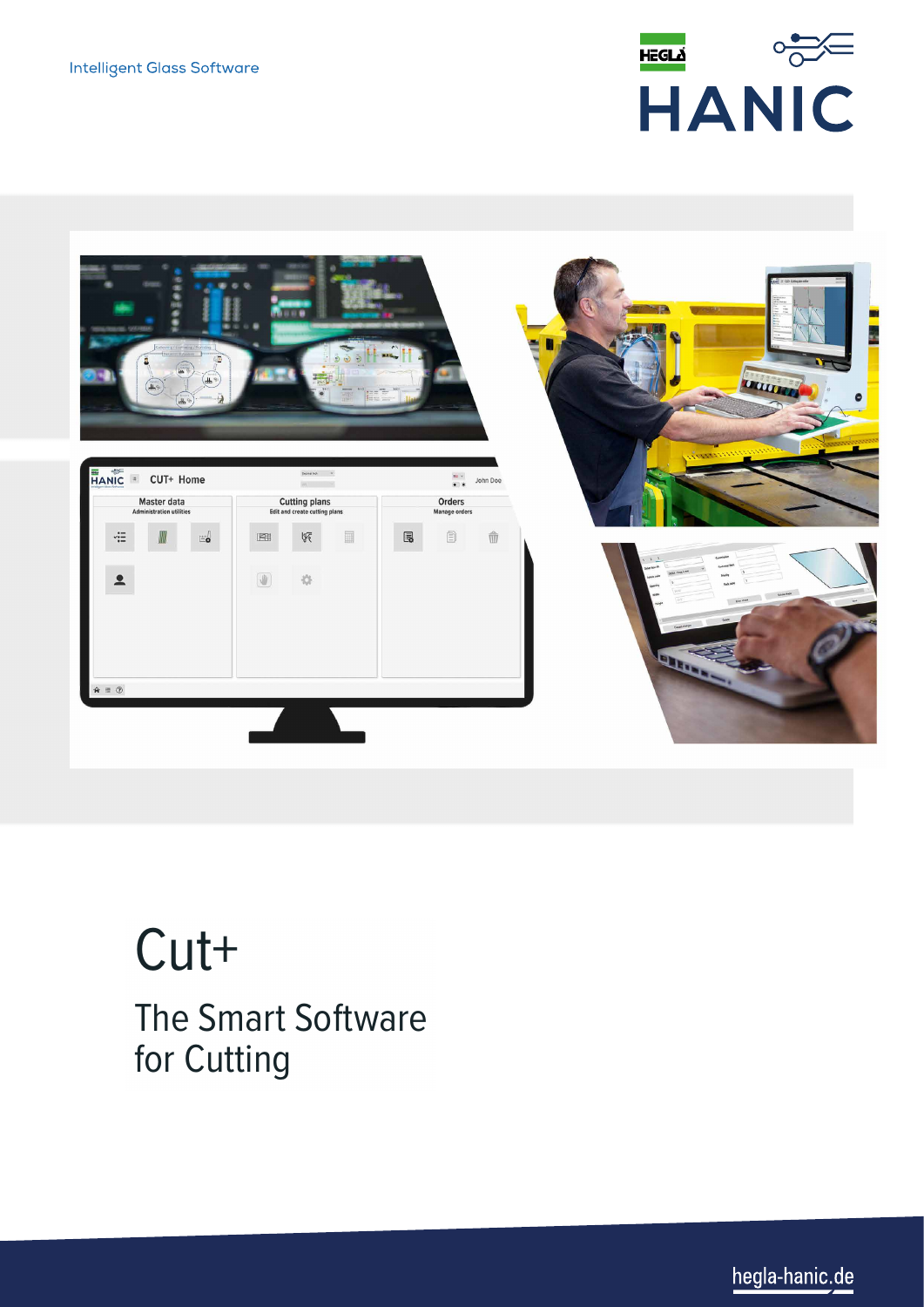

## Small Tool, High Performance

Use the full potential of your cutting system with Cut+, the smart, intuitive software tool for the technical entry of customer orders, cutting plan creation, and intelligent waste optimisation. With a wide range of functions, interfaces, and preprogrammed applications, Cut+ completely adapts to your needs and simplifies your processes. The software's unique flexibility also impresses during its installation: the application can either be used directly at the cutting table or on an office computer.

#### Saved Once, Always Accessible

The intuitive item system makes life easier. Once one of the products in your portfolio has been entered, you can access the item and associated stored properties at any time. The customer database for label or laser printing is also practical. Automatically or at the press of a button, you can initiate printing jobs with a barcode, customer name and delivery date, for example. The warehouse management function provides additional transparency in the form of an overview of which glass is available.

|                                       |  |             |  |                                                               |    |  |                                               |              |                                                               |   | <b>Full Text Search</b>    |                        |         |                                   |                 |                                  |                 |                         |            |                      |
|---------------------------------------|--|-------------|--|---------------------------------------------------------------|----|--|-----------------------------------------------|--------------|---------------------------------------------------------------|---|----------------------------|------------------------|---------|-----------------------------------|-----------------|----------------------------------|-----------------|-------------------------|------------|----------------------|
|                                       |  |             |  |                                                               |    |  |                                               |              | Drag a column header and drop it here to group by that column |   |                            |                        |         |                                   |                 |                                  |                 |                         |            |                      |
|                                       |  |             |  |                                                               |    |  |                                               |              |                                                               |   | Article code               | T Item<br>$\mathbf{r}$ | Width T | Height<br>$\overline{\mathbf{v}}$ | Trim bottom T   | <b>Trim left</b><br>$\mathbf{r}$ |                 | Trim top T Trim right T | Quantity T | Traverse direction T |
|                                       |  |             |  |                                                               |    |  |                                               |              |                                                               |   | 00004 - Float 4 mm         |                        | 6000    | 3210                              | 20              | 20                               | 20              | 20                      | 9999       | No                   |
| Full Text Search                      |  |             |  |                                                               |    |  |                                               |              |                                                               |   | 00005 - Float 5 mm 2       |                        | 6000    | 3210                              | 25              | 25                               | 25              | 25                      | 9999       | No                   |
|                                       |  |             |  |                                                               |    |  |                                               |              |                                                               |   | 00006 - Float 6 mm 3       |                        | 6000    | 3210                              | 30 <sub>o</sub> | 30 <sup>°</sup>                  | 30 <sub>2</sub> | 30                      | 9999       | No.                  |
|                                       |  |             |  | Drag a column header and drop it here to group by that column |    |  |                                               |              |                                                               |   | 00008 - Float 8 mm 4       |                        | 6000    | 3210                              | 40              | 40                               | $40$            | 40                      | 9999       | No                   |
| Article code T                        |  | Description |  | T Thickness T Shape trims                                     |    |  | T Minimal breakage distance T Edge deletion T |              | <b>Rotation alloy</b>                                         |   | 00010 - Float 10 mm 5      |                        | 6000    | 3210                              | 50              | 50                               | 50              | 50                      | 9999       | No                   |
| 00004                                 |  | Float 4 mm  |  | $\Delta$                                                      | 20 |  | 20                                            | г            | M.                                                            |   | 00014 - LOW-E 4 mm 6       |                        | 6000    | 3210                              | 20              | 20                               | 20              | 20                      | 9999       | No                   |
| 00005                                 |  | Float 5 mm  |  | 5                                                             | 25 |  | 25                                            |              | $\checkmark$                                                  |   | 00016 - LOW-E 6 mm 7       |                        | 6000    | 3210                              | 30              | 30 <sub>o</sub>                  | 30 <sup>°</sup> | 30                      | 9999       | No                   |
| 00006                                 |  | Float 6 mm  |  | 6                                                             | 30 |  | 30                                            | 厅            | $\checkmark$                                                  |   | 00018 - LOW-E 8 mm 8       |                        | 6000    | 3210                              | 40              | 40                               | $40$            | 40                      | 40         | No                   |
| 00008                                 |  | Float 8 mm  |  | 8                                                             | 40 |  | 40                                            |              | $\checkmark$                                                  | 囲 | Click here to add new item |                        |         |                                   |                 |                                  |                 |                         |            |                      |
| 00010                                 |  | Float 10 mm |  | 10                                                            | 50 |  | 50                                            | F            | $\checkmark$                                                  |   |                            |                        |         |                                   |                 |                                  |                 |                         |            |                      |
| 00014                                 |  | LOW-E 4 mm  |  | $\frac{1}{2}$                                                 | 20 |  | 20                                            | $\checkmark$ | $\checkmark$                                                  |   |                            |                        |         |                                   | Discard changes |                                  |                 | Delete                  |            | Save                 |
| 00016                                 |  | LOW-E 6 mm  |  | 6                                                             | 30 |  | 30                                            | $\checkmark$ | L.                                                            |   | Floatglass                 |                        |         |                                   |                 |                                  |                 |                         |            |                      |
| 00018                                 |  | LOW-E 8 mm  |  | 8                                                             | 40 |  | 40                                            | $\checkmark$ | $\checkmark$                                                  |   | Floatglass                 |                        |         |                                   |                 |                                  |                 |                         |            |                      |
| <b>EEL</b> Click here to add new item |  |             |  |                                                               |    |  |                                               |              |                                                               |   |                            |                        |         |                                   |                 |                                  |                 |                         |            |                      |
|                                       |  |             |  |                                                               |    |  | Discard changes                               | Delete       |                                                               |   | Save                       |                        |         |                                   |                 |                                  |                 |                         |            |                      |

#### Intuitively Enter Orders

It's your choice: Import your orders from Excel as csv files or enter them using a touch-sensitive input mask. The live editor shows you the selected geometry for a visual plausibility check. A clever shape catalogue simplifies your input of complex shapes. With the order tool, you can manage your orders in a user-friendly manner and enter or adjust these properties:

- Rectangles and shapes
- Shape catalogue/customer shape catalogue
- DXF import for pane geometries
- Grinding addition
- **Decoating**
- Laser marking/labels
- CSV order import

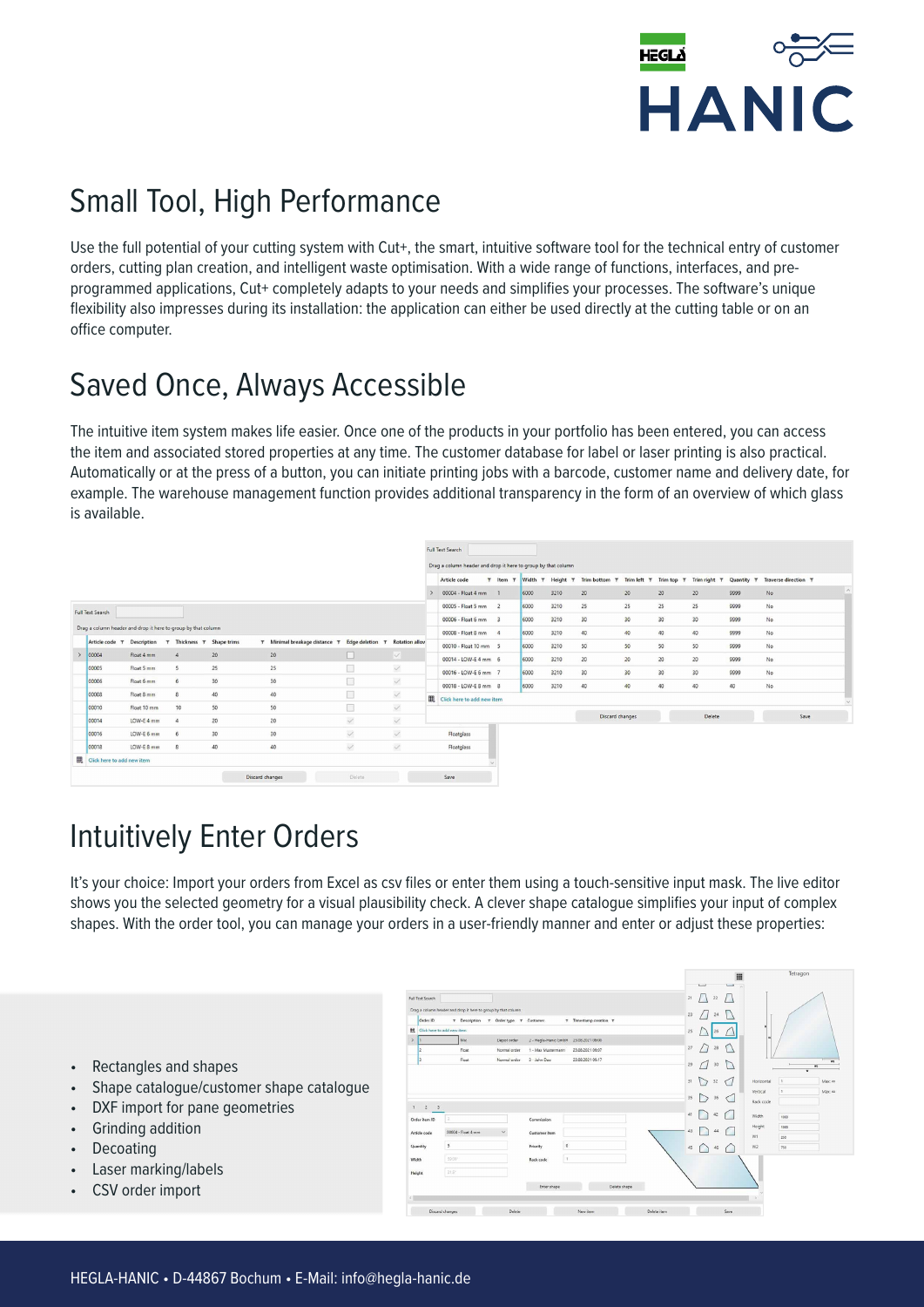

## Editing Cutting Plans, Optimising Waste

From the order to the cutting plan: With the Cut+ cutting plan editor, you can create your cutting plan automatically and with system-controlled offcut optimisation, create an individual plan according to your needs or import and existing version. Use the drag & drop function to drag panes into the cutting plan, delete glass, change positions or manually adjust properties. You can use a network connection or flash drive to export to the cutting table. The editor also has a number of additional functions. For example:

- Shape catalogue for special free forms
- Break-out addition for shapers
- Manual grinding addition for edge processing
- Decoating contours for offset IG units
- Laser marking for HEGLA boraident and Synrad CO<sub>2</sub>
- Piece placement via drag & drop
- DXF import
- Cutting plan, list and label print-outs
- ReMaster connection/remnant sheet handling
- Open communication via OPC UA



#### System Requirements

Cut+ is the independent software with open interfaces for almost all cutting tables from a variety of manufacturers. Cut+ is available in a smart or pro version. Optional add-ons can be booked at any time, and an upgrade to the all-inclusive version is also possible. You will find an overview of the functions on our website.

Would you like to try out Cut+? We offer Cut+ trial, a 30-day test version. To order it, simply contact info@hegla-hanic.de.

- Windows 10 operating system
- Min. 4 GB RAM, 8 GB preferred
- SQL database (if not already on hand)
- Approx. 10 GB memory (without an SQL database)